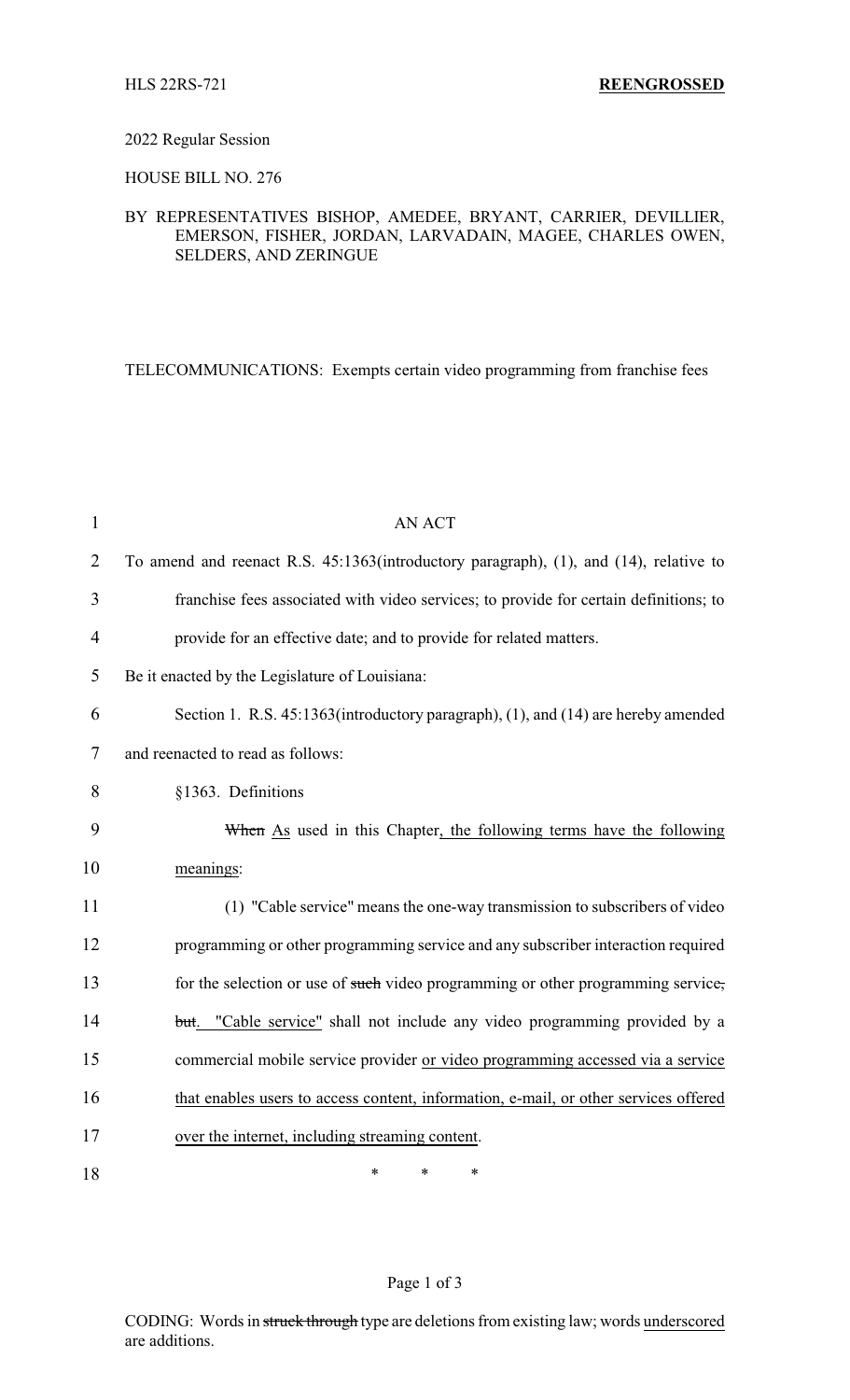| $\mathbf{1}$   | (14) "Video service" means video programming services provided by a video                     |  |  |
|----------------|-----------------------------------------------------------------------------------------------|--|--|
| $\overline{2}$ | service provider through wireline facilities located at least in part in the public rights    |  |  |
| 3              | of way without regard to delivery technology, including Internet protocol                     |  |  |
| 4              | technology. "Video service" shall not include any video programming provided by               |  |  |
| 5              | a of the following:                                                                           |  |  |
| 6              | (a) $\overline{A}$ commercial mobile service provider as defined in this Section.             |  |  |
| 7              | (b) Direct-to-home satellite services as defined in 47 U.S.C. $303(v)$ .                      |  |  |
| 8              | (c) or video Video programming provided as part of accessed via a service                     |  |  |
| 9              | that enables users to access content, information, e-mail, or other services offered          |  |  |
| 10             | over the public Internet internet, including streaming content.                               |  |  |
| 11             | $\ast$<br>$\ast$<br>$\ast$                                                                    |  |  |
| 12             | Section 2. This Act shall become effective upon signature by the governor or, if not          |  |  |
| 13             | signed by the governor, upon expiration of the time for bills to become law without signature |  |  |
| 14             | by the governor, as provided by Article III, Section 18 of the Constitution of Louisiana. If  |  |  |
| 15             | vetoed by the governor and subsequently approved by the legislature, this Act shall become    |  |  |
| 16             | effective on the day following such approval.                                                 |  |  |
|                |                                                                                               |  |  |

## DIGEST

The digest printed below was prepared by House Legislative Services. It constitutes no part of the legislative instrument. The keyword, one-liner, abstract, and digest do not constitute part of the law or proof or indicia of legislative intent. [R.S. 1:13(B) and 24:177(E)]

| HB 276 Reengrossed | 2022 Regular Session | Bishop |
|--------------------|----------------------|--------|
|                    |                      |        |

**Abstract:** Specifies that certain video programming, including streaming services, are excluded from the definition of "video service" and "cable service" for purposes of franchise fees.

Present law defines "cable service" as the one-way transmission to subscribers of video programming or other programming service and any subscriber interaction required for the selection or use of video programming or other programming service. Present law excludes video programming provided by a commercial mobile service provider from the definition of "cable service".

Proposed law retains the exclusion for video programming provided bya commercial service provider from the definition of "cable service" and adds video programming accessed via a service that enables users to access content, information, e-mail, or other services offered over the internet, including streaming content to the exclusion.

Present law defines "video service" as video programming services provided through wireline facilities located at least in part in the public rights of way without regard to

## Page 2 of 3